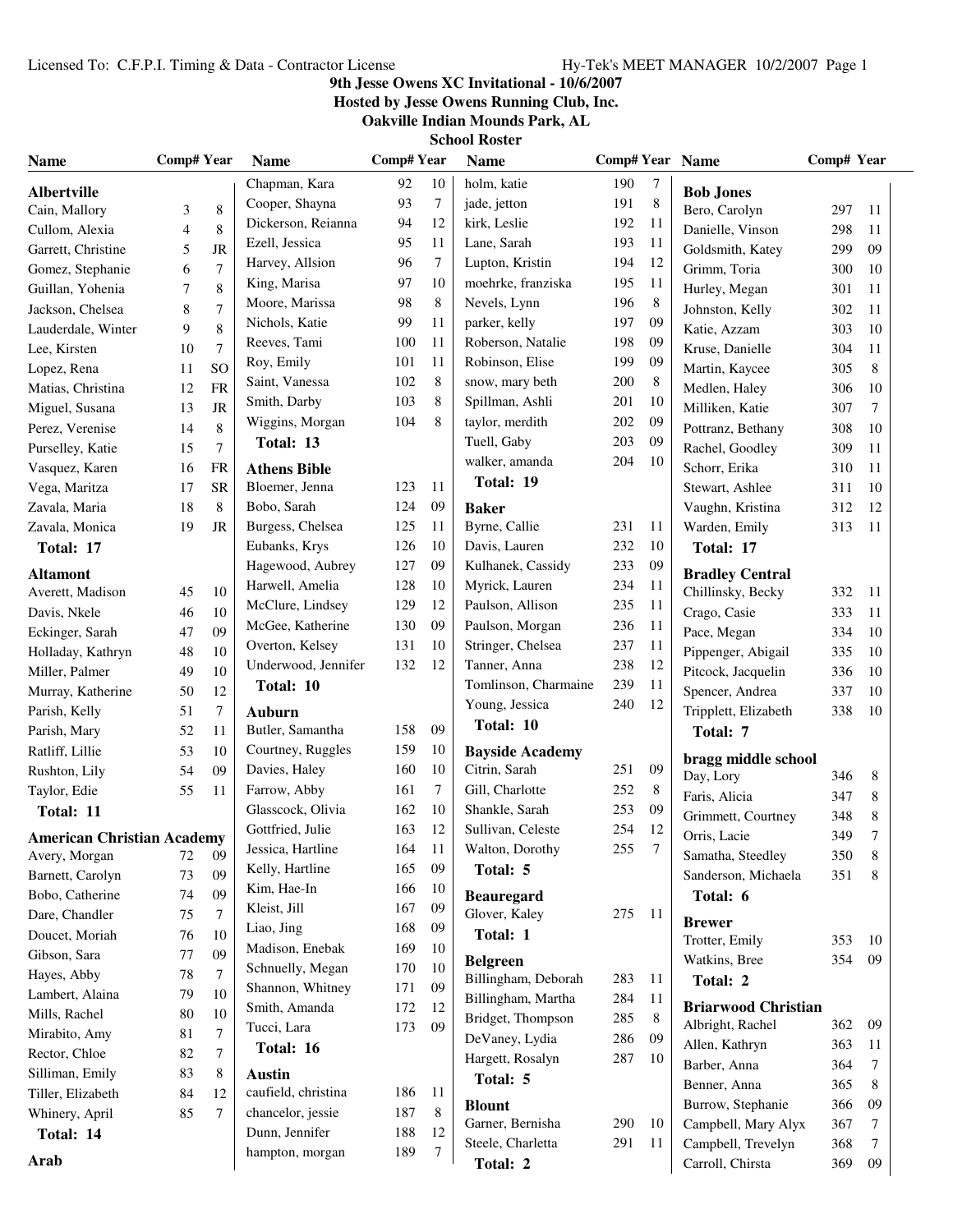# **9th Jesse Owens XC Invitational - 10/6/2007**

**Hosted by Jesse Owens Running Club, Inc.**

**Oakville Indian Mounds Park, AL**

| Name                       | <b>Comp# Year</b> |                | <b>Name</b>                  | <b>Comp#Year</b> |            | <b>Name</b>                  |     |                  | <b>Comp# Year Name</b>                    | Comp# Year |        |
|----------------------------|-------------------|----------------|------------------------------|------------------|------------|------------------------------|-----|------------------|-------------------------------------------|------------|--------|
| <b>Briarwood Christian</b> |                   |                | Dickershied, Morgan          | 475              | 7          | Stubblefield, Katherine      | 569 | $\tau$           | Fortenberry, Caitlyn                      | 673        | 10     |
| Coats, Elizabeth           | 370               | 8              | Faulkner, Hannah             | 476              | 10         | Valentine, Chelsea           | 570 | 7                | Total: 1                                  |            |        |
| Collier, Caroline          | 371               | 8              | Hester, Taylor               | 477              | 09         | Vandiver, Kelsey             | 571 | $\overline{7}$   | <b>Clements</b>                           |            |        |
| Cool, Alex                 | 372               | 8              | Keenum, Molly                | 478              | 7          | White, Chelsea               | 572 | $\overline{7}$   | Adams, Lindsay                            | 681        | 09     |
| Cotten, Mary Lant          | 373               | 09             | Lopp, Brittany               | 479              | 11         | Total: 28                    |     |                  | Embry, Morgan                             | 682        | 10     |
| Cowen, Catherine           | 374               | $\tau$         | Lovelace, Lori-Anna          | 480              | 8          | <b>Central-Florence</b>      |     |                  | Holland, Victoria                         | 683        | $\tau$ |
| Doyle, Bailey              | 375               | 8              | Moore, Brittany              | 481              | 7          | Anderson, Christina          | 593 | 12               | Jay, Allison                              | 684        | $\tau$ |
| Dunn, Kelsey               | 376               | 12             | Moore, Shayna                | 482              | 7          | Arnett, Brittney             | 594 | 09               | McBay, Amberly                            | 685        | 8      |
| Ellard, Margaret           | 377               | 10             | Prass, Neele                 | 483              | 10         | Boggan, Blair                | 595 | 10               | Warren, Bridgette                         | 686        | 8      |
| Ellard, Mary Catherine     | 378               | $\overline{7}$ | Ritter, Eliza                | 484              | 7          | Brown, Rebecca               | 596 | 09               | Total: 6                                  |            |        |
| Giddens, Melissa           | 379               | $\overline{7}$ | Schofield, Lena              | 485              | 09         | Butler, Carisa               | 597 | 09               | <b>Cold Springs</b>                       |            |        |
| Graves, Morgan             | 380               | 09             | Schurfeld, Chelsea           | 486              | 12         | Dix, Victoria                | 598 | 09               | Attaway, Courtney                         | 695        | 8      |
| Gunn, Lucy                 | 381               | 11             | Southern, Hannah             | 487              | $\tau$     | Dowdy, Morgan                | 599 | 10               | Crider, KA KA                             | 696        | 8      |
| Handlin, Lizzie            | 382               | 10             | Williams, Kristy             | 488              | 10         | Gilchrist, Danah             | 600 | 10               | Garmon, Sydney                            | 697        | 09     |
| Head, Abby                 | 383               | 09             | Total: 19                    |                  |            | Gilchrist, Darah             | 601 | 10               | Harbison, Jessi                           | 698        | 10     |
| Hendry, Margaret Anne      | 384               | 09             | <b>Carroll</b>               |                  |            | Green, Courtney              | 602 | $\boldsymbol{7}$ | Haynes, Jesse                             | 699        | 8      |
| Hendry, Molly              | 385               | 10             | Anselmo, Laura               | 518              | 10         | Greenhill, Katie             | 603 | 09               | Mathis, Kaytlyn                           | 700        | 09     |
| Herrington, Rachel         | 386               | 8              | Brown, Rachel                | 519              | 11         | Hensley, Nicole              | 604 | 09               | Myrex, Abby                               | 701        | 8      |
| Hollis, Emma               | 387               | 09             | Fogel, Lynn                  | 520              | 11         | Hubbard, Gillian             | 605 | 09               | Myrex, Palee                              | 702        | 10     |
| Johnson, Reba              | 388               | 09             | Kilgore, Ana                 | 521              | 11         | Robertson, Cheyanne          | 606 | $\tau$           | Phillips, Jamie                           | 703        | 09     |
| Lamb, Marthalyn            | 389               | 7              | Noles, Kylie                 | 522              | 10         | Rogers, Christina            | 607 | 09               | Watson, Haven                             | 704        | $\tau$ |
| Martin, Catie Marie        | 390               | 09             | Pappas, Maizy                | 523              | 09         | Smallwood, Savanna           | 608 | 8                | Watson, Heaven                            | 705        | 10     |
| Mason, Lauren              | 391               | 8              | Woolley, McKenzie            | 524              | 09         | Spillars, Kristin            | 609 | $\tau$           | Total: 11                                 |            |        |
| Mathias, Mallory           | 392               | $\tau$         | Total: 7                     |                  |            | Total: 17                    |     |                  |                                           |            |        |
| McGuire, Kensie            | 393               | 09             | <b>Central Middle School</b> |                  |            | <b>Chattanooga Central</b>   |     |                  | <b>Columbia Central</b><br>Brown, Taconya | 719        | 09     |
| McNew, Rebecca             | 394               | 7              | Baker, Amber                 | 545              | 8          | Dillard, Sara                | 627 | 11               | Cline, Rebecca                            | 720        | 10     |
| Motlow, Lindsey            | 395               | 11             | Coleman, Shelby              | 546              | 7          | Dye, Chantal                 | 628 | 11               | Cotton, Monique                           | 721        | 10     |
| Nearing, Jennie            | 396               | 12             | Coop, Katie                  | 547              | 8          | Raulston, Stephanie          | 629 | 11               | Dotson, Dana                              | 722        | 09     |
| Pearson, Madison           | 397               | 7              | Cox, Chandler                | 548              | 7          | Rotzol, Mirjia               | 630 | 12               | Ellis, Jordan                             | 723        | 09     |
| Scruggs, Julie             | 398               | $\tau$         | Crawford, Lauren             | 549              | 7          | Scheltchum, Lea              | 631 | 12               | Rodgers, Jessica                          | 724        | 12     |
| Snyder, Elizabeth          | 399               | 8              | Dunning, Haleigh             | 550              | 7          | Total: 5                     |     |                  | Sparkman, Rashawn                         | 725        | 10     |
| Swords, Samantha           | 400               | 7              | Ferral, Kendall              | 551              | 7          | <b>Chattanooga Christian</b> |     |                  | Total: 7                                  |            |        |
| Thielman, Sarah            | 401               | 8              | Ferral, McKenzie             | 552              | 7          | Carpenter, Marie             | 642 | 12               |                                           |            |        |
| Voltz, Elizabeth           | 402               | 11             | Gibson, Kelsey               | 553              | $\sqrt{ }$ | Dean, Jackie                 | 643 | 11               | <b>Cullman</b>                            |            |        |
| Wallace, Hannah            | 403               | 09             | Goslowsky, Erica             | 554              | 7          | Duble, Jessica               | 644 | 11               | Acocella, Victoria                        | 733        | 10     |
| Wolfe, Mary Rachel         | 404               | 11             | Keisling, Anna               | 555              | 7          | Grisham, Beth                | 645 | 12               | Bales, Leah                               | 734        | 8      |
| Youngblood, Katherine      | 405               | 7              | Kirkland, Bree               | 556              | 7          | Jennings, Bonnie             | 646 | 11               | Barnett, Hunter                           | 735        | 8      |
| Total: 44                  |                   |                | Lay, Victoria                | 557              | 7          | Jennings, Susannah           | 647 | 09               | Bright, Abby                              | 736        | 8<br>7 |
| <b>Brindlee Mountain</b>   |                   |                | Mason, Sara Clarke           | 558              | 7          | Jones, Chelsea               | 648 | 09               | Brody, Breanna<br>Cobbs, Kayla            | 737<br>738 | 8      |
| Daniel, Tori               | 452               | 7              | McNulty, Christina           | 559              | 7          | Koch, Cathy                  | 649 | 09               | Cooper, Sarah                             | 739        | 8      |
| Salazar, Ashley            | 453               | 7              | McNutt, Katelyn              | 560              | 7          | Morris, Meredith             | 650 | 11               | Cornett, Anna                             | 740        | 8      |
| Taymon, Kayla              | 454               | 8              | Penn, Catherine              | 561              | 7          | Musto, Emilie                | 651 | 10               | Cornett, Lillie                           | 741        | 8      |
| Total: 3                   |                   |                | Phillips, Paige              | 562              | 7          | Pozo Arcos, Beatriz          | 652 | 11               | Crawford, Kelsey                          | 742        | 09     |
| <b>Brooks</b>              |                   |                | Pruitt, Andra                | 563              | 7          | Rowe, Anne Marie             | 653 | 11               | Dean, Dani                                | 743        | 09     |
| Beels, Rachel              | 470               | 8              | Reece, Jessica               | 564              | 7          | Rowe, Gretchin               | 654 | 09               | Donaldson, Hannah                         | 744        | 09     |
| Berry, Alexandria          | 471               | 7              | Roan, Morgan                 | 565              | 7          | Sims, Kathleen               | 655 | 11               | Dunbar, Siara                             | 745        | 8      |
| Cochran, Kate              | 472               | $\tau$         | Roberts, Katie               | 566              | 8          | Whitmore, Aften              | 656 | 10               | Flynn, Kallie                             | 746        | 09     |
| Daniels, Rebecca           | 473               | 10             | Savely, Hannah               | 567              | 7          | Total: 15                    |     |                  | Harbin, Elizabeth                         | 747        | 10     |
| Dickershied, Meagan        | 474               | 7              | Steiner, Bridgette           | 568              | 8          | <b>Clay-Chalkville</b>       |     |                  | Hinkle, Meredith                          | 748        | 09     |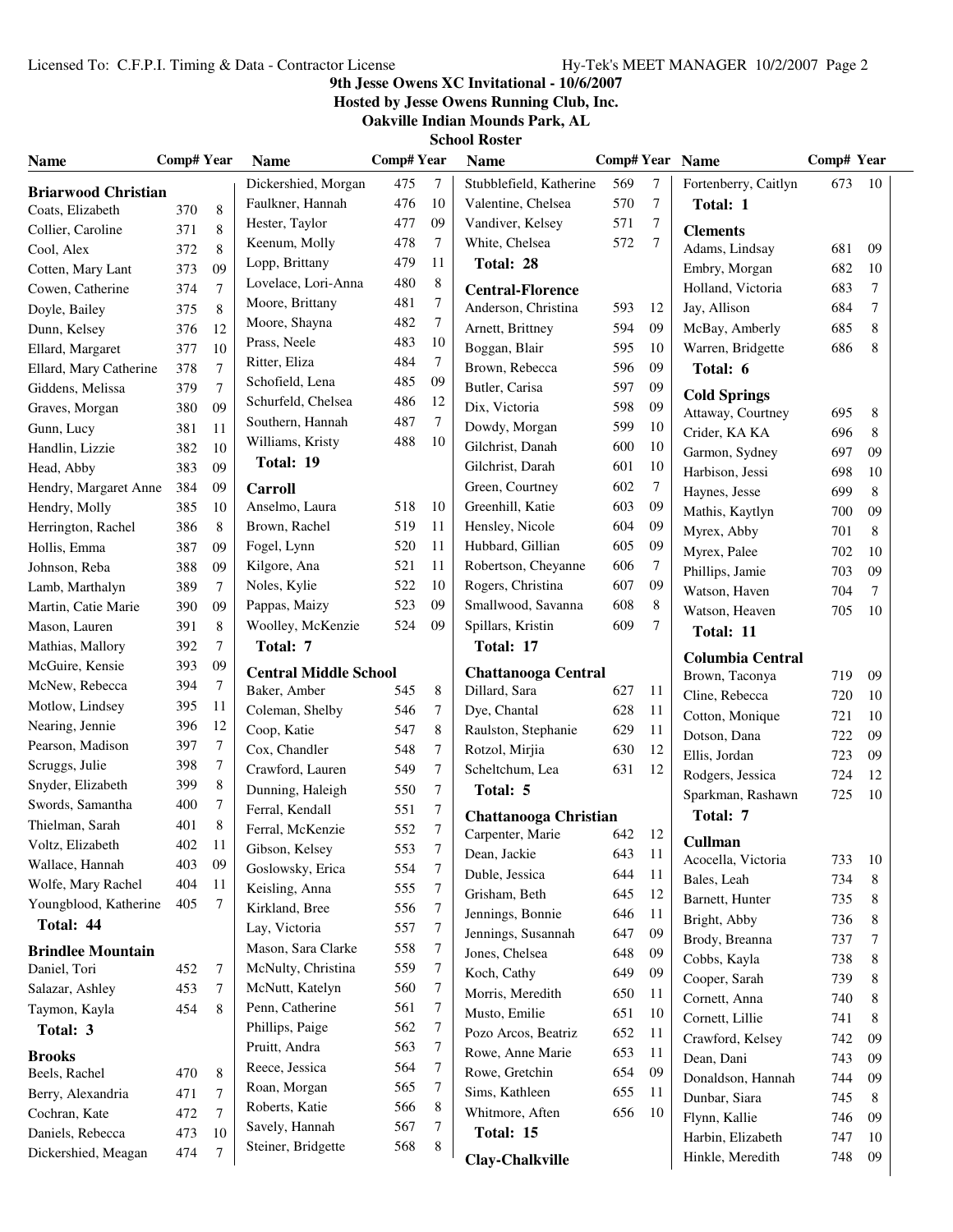# **9th Jesse Owens XC Invitational - 10/6/2007**

**Hosted by Jesse Owens Running Club, Inc.**

**Oakville Indian Mounds Park, AL**

| Name                               | <b>Comp# Year</b> |          | <b>Name</b>             | <b>Comp#Year</b> |                | <b>Name</b>                   | Comp# Year Name |                  |                                 | Comp# Year   |                |
|------------------------------------|-------------------|----------|-------------------------|------------------|----------------|-------------------------------|-----------------|------------------|---------------------------------|--------------|----------------|
| <b>Cullman</b>                     |                   |          | Klein, Miranda          | 829              | 10             | Boyd, Abby                    | 918             | 09               | House, Mandi                    | 983          | 11             |
| Johnson, Natalie                   | 749               | 09       | Lamar, Jenica           | 830              | 09             | Dysinger, Amy                 | 919             | 11               | Hunter, Porcha                  | 984          | $\tau$         |
| Klinger, Ellen                     | 750               | 09       | McMeen, Ellen           | 831              | 09             | Earhart, Brooke               | 920             | 11               | McNutt, Harper                  | 985          | 7              |
| LaGanke, Alex                      | 751               | 09       | Sanders, Hope           | 832              | 10             | Edmondson, Lauren             | 921             | 09               | Puckett, Alyssa                 | 986          | 10             |
| Littrell, Mamie                    | 752               | 09       | Smith, Shelby           | 833              | 09             | Harris, Asa                   | 922             | 10               | Rice, Kelsey                    | 987          | 09             |
| Lopez, Erin                        | 753               | 09       | Wind, Laura             | 834              | 11             | Louth, Lauren                 | 923             | 11               | Stancil, ChaLyce                | 988          | 11             |
| Nesmith, Chelsea                   | 754               | 10       | Yinger, Lisa            | 835              | 12             | McLain, Megan                 | 924             | 11               | Stancil, Marlah                 | 989          | 8              |
| Pilcher, Michelle                  | 755               | 8        | Total: 11               |                  |                | Porter, Rachel                | 925             | 10               | Tipton, Callie                  | 990          | $\overline{7}$ |
| Quick, Jordan                      | 756               | 8        | <b>Decatur</b>          |                  |                | Stephens, Sara                | 926             | 11               | Willingham, Kayla               | 991          | 8              |
| Sapp, Emily                        | 757               | 10       | Adams, Meg              | 851              | 12             | Wilson, Kara                  | 927             | 09               | Total: 13                       |              |                |
| Sellers, Kaitlyn                   | 758               | 8        | Adams, Sally            | 852              | 10             | Total: 10                     |                 |                  | <b>Falkville</b>                |              |                |
| Sides, Lana                        | 759               | 8        | Barbee, Meagan          | 853              | 10             | <b>Dickson Middle School</b>  |                 |                  | Carver, Crystal                 | 1005 11      |                |
| Siegenthaler, Adrienne             | 760               | 09       | Bello, Ixtzel           | 854              | $\tau$         | Andrews, Kat                  | 936             | 7                | Estes, Natalee                  | 1006         | -09            |
| Smith, Brooke                      | 761               | 7        | Beltran, Diana          | 855              | $\tau$         | Denton, Hannah                | 937             | $\overline{7}$   | Gibbs, Krystal                  | 1007         | 11             |
| Swalve, Siarra                     | 762               | 09       | Beltran, Sandy          | 856              | 09             | Hill, Taylor                  | 938             | 8                | Robbins, Emily                  | 1008         | -10            |
| Swalve, Sileah                     | 763               | 8        | Bramlett, Alex          | 857              | 10             | Hinson, Cheyenne              | 939             | 6                | Sharbutt, Celese                | 1009         | 8              |
| Thornton, Jordan                   | 764               | 8        | Brannon, Emma           | 858              | 7              | Lindsey, Haley                | 940             | 7                | Total: 5                        |              |                |
| Townson, Rebekah                   | 765               | 8        | Glasgow, Caitlin        | 859              | 09             | McLendon, Elizabeth           | 941             | 7                | <b>Florence</b>                 |              |                |
| Tucker, Mallory                    | 766               | 8        | Hawkins, Kirsten        | 860              | 8              | Michael, Laura                | 942             | 8                | Anakenze, Ujunwa                | 1015 11      |                |
| Williams, Evan                     | 767               | 8        | Hawkins, Savannah       | 861              | 09             | Texiera, Megan                | 943             | 6                | Andrews, Raleigh                | 1016         | -12            |
| Williams, Hanna                    | 768               | 8        | Jacob, Alex             | 862              | $\tau$         | Thompson, Holly               | 944             | 6                | Beer, Gracie                    | 1017         | - 11           |
| Wolcombe, Jessica                  | 769               | 8        | Johnson, Meagon         | 863              | 8              | Wilson, Kaitlin               | 945             | $\boldsymbol{7}$ | Burgess, Tayrn                  | 1018         | - 09           |
| Total: 37                          |                   |          | Juan, Graciela          | 864              | 09             | Wilson, Kayla                 | 946             | 7                | Cleveland, McKay                | 1019 10      |                |
| <b>Daniel Boone</b>                |                   |          | Keenum, Caroline        | 865              | 8              | Wright, Mary                  | 947             | 7                | Elliot, Louanna                 | 1020         | 11             |
| Burkett, Chelsea                   | 799               | 10       | Kennedy, Hannah         | 866              | 8              | Total: 12                     |                 |                  | Moore, Meredith                 | 1021         | 12             |
| Hartman, Tosha                     | 800               | 09       | Miller, Andrea          | 867              | 09             | <b>E.A. Cox Middle School</b> |                 |                  | Vandiver, Katherine             | 1022 11      |                |
| Krotz, Haley                       | 801               | 10       | Mitchell, Sarah         | 868              | 09             | Bohannon, Michelle            | 958             | 8                | Total: 8                        |              |                |
| Laby, Jillian                      | 802               | 10       | Neil, Erin              | 869              | 8              | Total: 1                      |                 |                  |                                 |              |                |
| Lature, Hannah                     | 803               | 10       | Peebles, Kylie          | 870              | 09             |                               |                 |                  | <b>Florence Freshman Center</b> |              |                |
| Lewis, Courtney                    | 804               | 09       | Perez, Laura            | 871              | 09             | <b>Eastwood Middle School</b> |                 |                  | Burgess, Taryn                  | 1037 FR      |                |
| Mitchell, Danielle                 | 805               | 11       | Pettey, Caroline        | 872              | $\tau$         | Bailey, Bliss                 | 959             | 8                | Lanter, Lilly                   | 1038 FR      |                |
| Moore, Mattea                      | 806               | 11       | Pettey, Elizabeth       | 873              | 11             | Barrientos, Josefina          | 960             | 7<br>$\tau$      | Maguire, Brooklyn               | 1039         | 8              |
| Morelock, Veronica                 | 807               | 09       | Ratliff, Bridget        | 874              | $\overline{7}$ | Beadore, Madison              | 961<br>962      | 8                | Murray, Alexandria              | 1040<br>1041 | FR<br>8        |
| Total: 9                           |                   |          | Schmidt, Meghan         | 875              | 12             | Deese, Schaeffer              | 963             |                  | rodriguez, lydia                |              |                |
|                                    |                   |          | Schuknecht, Mary        | 876              | 7              | Fourt, Taylor<br>Gill, Kierra | 964             | 8<br>8           | Young, Sara<br>Total: 6         | 1042 8       |                |
| Dar                                |                   |          | Snider, Megan           | 877              | 8              | Johnson, Karleigh             | 965             | 7                |                                 |              |                |
| Cooper, Jessica                    | 808<br>809        | 12       | Speegle, Brianna        | 878              | 8              | Wallace, Hannah               | 966             | 7                | <b>Fort Payne</b>               |              |                |
| Cooper, Monica<br>Edmonds, McKayla | 810               | 8        | Split-Log, Laura        | 879              | 11             | Williams, Brittany            | 967             | 7                | Ceballos, Rachael               | 1054 11      |                |
| Glover, Megan                      | 811               | 8        | Summerford, Mickalyn    | 880              | 7              | Total: 9                      |                 |                  | Clark, Jessi                    | 1055 09      |                |
| Hill, Sarah                        | 812               | 12<br>09 | Walker, Clare           | 881              | 12             |                               |                 |                  | Cox, Brinty                     | 1056         | 7              |
| Jones, Emily                       | 813               | 12       | White, Mary Katherine   | 882              | 7              | <b>Elkmont</b>                |                 |                  | Davis, Kendra                   | 1057         | 8              |
| Kilpatrick, Mesha                  | 814               | 09       | Willingham, Tiara       | 883              | 12             | Bailey, Ashlyn                | 974             | 09               | Green, Alexa                    | 1058         | 7              |
| Manley, Tiffany                    | 815               | 12       | Total: 33               |                  |                | DeGraves, Alisa               | 975             | 09               | Guest, Paige                    | 1059 09      |                |
| Total: 8                           |                   |          | <b>Decatur Heritage</b> |                  |                | Long, kelly                   | 976             | 10               | Jennings, Travis                | 1060         | 09             |
|                                    |                   |          | Barriault, Mary Kate    | 904              | 11             | Total: 3                      |                 |                  | Lang, Zaylie                    | 1061         | 7              |
| <b>David Lipscomb</b>              |                   |          | Letson, Jessica         | 905              | 7              | <b>Fairview</b>               |                 |                  | Manning, Elizabeth              | 1062 10      |                |
| Adams, Mary Beth                   | 825               | 10       | McWhorter, Anna         | 906              | 7              | Adamson, Stephanie            | 979             | $7\phantom{.0}$  | Manning, Rachael                | 1063         | -11            |
| Colletti, Amber                    | 826               | 12       | Total: 3                |                  |                | Earwood, Stacy                | 980             | 11               | Moreland, Kayla                 | 1064         | -10            |
| Haselton, Emily                    | 827               | 09       | <b>Dickson County</b>   |                  |                | Gregory, Shawna               | 981             | 10               | Perez, Shenny                   | 1065         | 7              |
| King, Lisa Lynn                    | 828               | $10\,$   |                         |                  |                | Hooper, Terra                 | 982             | 09               | Stogner, Nicolette              | 1066         | 8              |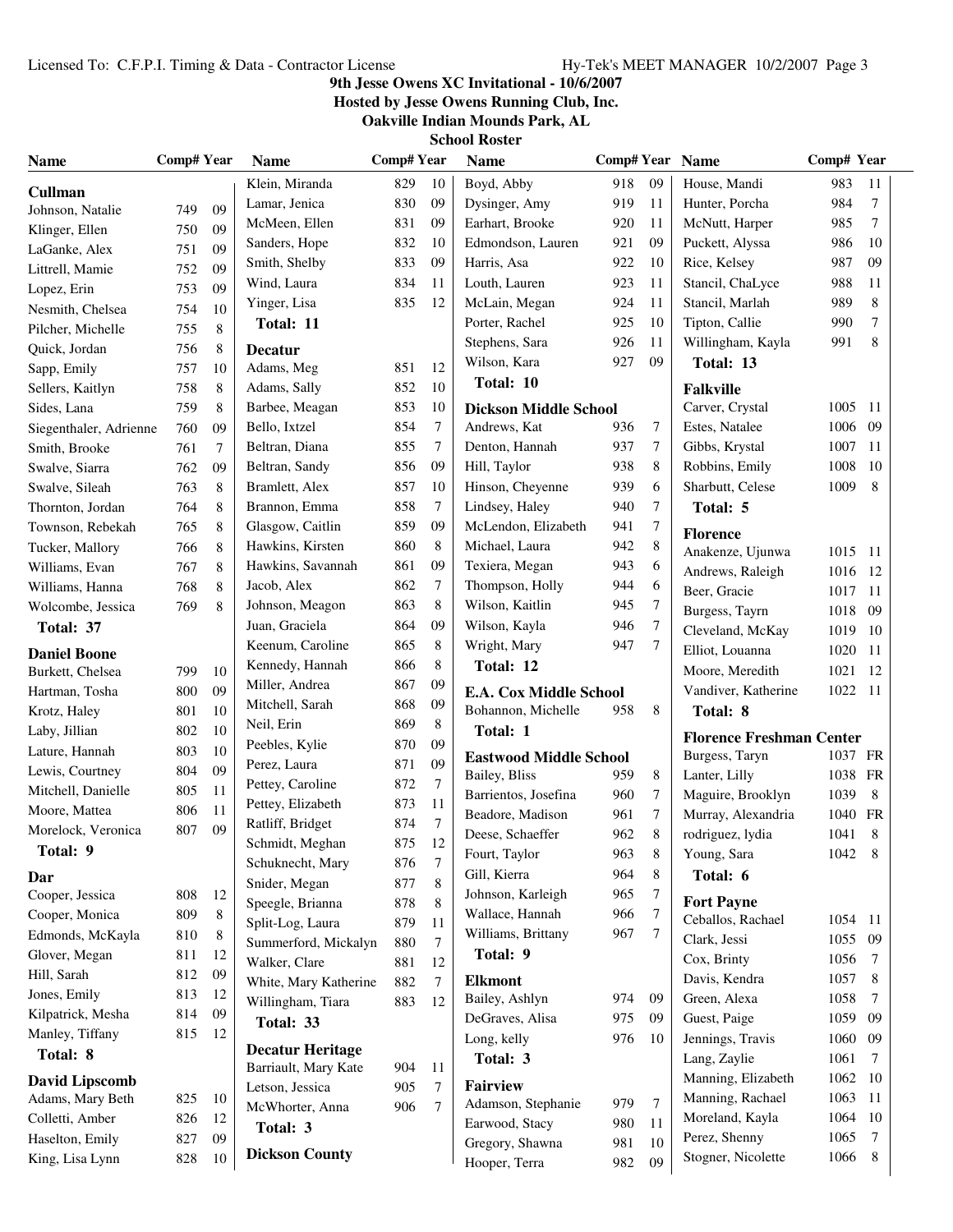# **9th Jesse Owens XC Invitational - 10/6/2007**

**Hosted by Jesse Owens Running Club, Inc.**

**Oakville Indian Mounds Park, AL School Rost** 

|  | SCNOOL KOSTEF |  |
|--|---------------|--|
|  |               |  |

| <b>Name</b>                     | Comp# Year |                 | <b>Name</b>                   | <b>Comp#Year</b> |                 | <b>Name</b>             | Comp# Year Name |                |                              | Comp# Year |        |
|---------------------------------|------------|-----------------|-------------------------------|------------------|-----------------|-------------------------|-----------------|----------------|------------------------------|------------|--------|
| <b>Fort Payne</b>               |            |                 | Burgess, Breanna              | 1175 8           |                 | Lindsey, Angel          | 1276            | $\overline{7}$ | Blair, Eleanor               | 1378 12    |        |
| Tcherneshoff, Kristen           | 1067       | - 10            | Capps, Jordan                 | 1176             | 8               | McMahon, Emily          | 1277            | $\overline{7}$ | Dorsky, Becca                | 1379       | -11    |
| Watts, Allyson                  | 1068       | 10              | Carter, Porsha                | 1177             | 8               | Muciri, Teddy           | 1278            | 7              | Dove, Natalie                | 1380       | -12    |
| Zhang, Michelle                 | 1069       | $\overline{7}$  | Hagood, Cara                  | 1178             | 7               | Pond, Whitney           | 1279            | 7              | Duggan, Carlee               | 1381       | 11     |
| Total: 16                       |            |                 | Holt, Madison                 | 1179             | 8               | Potts, Sarah            | 1280            | 8              | Goodwin, Shelby              | 1382       | 09     |
|                                 |            |                 | Julbert, Madeline             | 1180             | 7               | Sasnett, Elizabeth      | 1281            | 8              | Hamilton, Holleye            | 1383       | -09    |
| Franklin                        |            |                 | Law, Lorin                    | 1181             | 7               | Simpson, Stephanie      | 1282            | 8              | Hawley, Kate                 | 1384       | -11    |
| Beck, Megan                     | 1080 10    |                 | Mitchell, Nikki               | 1182             | 7               | Total: 13               |                 |                | Hogan, Carol                 | 1385       | 09     |
| Bice, Sarah                     | 1081       | -10             | Price, Heather                | 1183             | 8               | Hoover                  |                 |                | Moore, Allison               | 1386       | -11    |
| Bolt, Becky                     | 1082       | 09              | Price, Kayla                  | 1184             | 8               | Barker, Meagan          | 1291 11         |                | Parker, Lauren               | 1387       | -10    |
| Cushenberry, Kaleigh            | 1083       | -10             | Pruitt, Andrea                | 1185             | 8               | Bennie, Elizabeth       | 1292            | - 10           | Perry, Elizabeth             | 1388       | 09     |
| Davin, Beth                     | 1084       | 12              | Scroggins, Bri'yonna          | 1186             | 8               | Breithaupt, Lea         | 1293            | 09             | Peters, Rachel               | 1389       | 09     |
| Hinton, Anna                    | 1085       | 10              | Spahn, Ryan                   | 1187             | 7               | Brinkman, Kaela         | 1294            | 11             | Rezonzew, Michelle           | 1390       | -11    |
| Ordaz, Stephanie                | 1086       | 10              | Steffens, Tori                | 1188             | 7               | Carothers, Currie       | 1295            | 09             | Schmitz-Draeger, Cathrin1391 |            | -11    |
| Shrader, Katie                  | 1087       | 12              | Stidham, Emily                | 1189             | $\overline{7}$  | Cowart, Jill            | 1296            | 09             | Stanley, Terra               | 1392       | -12    |
| Wooten, Sarah                   | 1088 11    |                 | Wiggins, Allie                | 1190             | - 7             | Cox, Ragan              | 1297            | 11             | Stewart, Julia               | 1393       | 09     |
| Total: 9                        |            |                 | Total: 18                     |                  |                 | Gentry, Katelyn         | 1298            | 10             | Willingham, Gracie           | 1394       | 8      |
| <b>Harding Academy</b>          |            |                 | <b>Hewitt-Trussville</b>      |                  |                 | George, Katelyn         | 1299            | 12             | Total: 18                    |            |        |
| Camp, Sarah                     | 1119       | $7\phantom{.0}$ | Barnett, Tiffany              | 1210 12          |                 | Holladay, Canne         | 1300            | 09             | <b>Jacksonville</b>          |            |        |
| Christy, Kiana                  | 1120       | 8               | Brady, Olivia                 | 1211             | 8               | Marsh, Caroline         | 1301            | 09             | Foster, Emma                 | 1410       | -7     |
| Heroux, Lexie                   | 1121       | $\tau$          | Brewster, Sarahanne           | 1212 09          |                 | Merriman, Mazie         | 1302            | 09             | Gagnon, Ashleigh             | 1411       | -09    |
| Mangrum, Greer                  | 1122       | 8               | Dowling, Megan                | 1213 10          |                 | Muldowney, Kimberly     | 1303            | 12             | Harper, Jordan               | 1412       | -10    |
| Sharp, Audrey                   | 1123       | 8               | Hallmark, Shelby              | 1214 10          |                 | Muldowney, Nicole       | 1304            | 12             | Henderson, Hannah            | 1413       | -09    |
| Wakefield, Mariah               | 1124       | 8               | Henderson, Courtney           | 1215 12          |                 | O'Beirne, Katie         | 1305            | 09             | Henderson, Hillary           | 1414 10    |        |
| Baskin, Kalena                  | 1129       | -11             | Love, Katie                   | 1216 09          |                 | O'Brien, Megan          | 1306            | 12             | Norris, Sarah                | 1415       | 7      |
| Cadle, Morgan                   | 1130       | -10             | McCown, Catherine             | 1217 09          |                 | Phillips, Katie         | 1307            | 09             | Osterbind, Sharon            | 1416       | 7      |
| Elliott, Molly                  | 1131       | - 11            | Meacham, Maggie               | 1218 09          |                 | Sharrow, Hannah         | 1308            | 10             | Veasey, Elizabeth            | 1417 11    |        |
| Essary, Chelsea                 | 1132       | 10              | Mobley, Callie                | 1219             | - 12            | Smith, Laura            | 1309            | 09             | Total: 8                     |            |        |
| Fowler, Caycie                  | 1133       | - 11            | Reynolds, Katlyn              | 1220             | - 09            | Stites, Alyssa          | 1310            | -11            |                              |            |        |
| Gossett, Kelly                  | 1134       | -12             | Sibley, Taylor                | 1221             | 10              | Sudderth, Danielle      | 1311 12         |                | <b>Lawrence County</b>       |            |        |
| Hayes, Sarah                    | 1135       | 12              | Sims, Rachel                  | 1222             | - 10            | Thomas, Stephanie       | 1312 11         |                | Black, Samantha              | 1438       | 8      |
| Marlin, Allie                   | 1136       | 09              | Waylander, Kinsey             | 1223 09          |                 | Wathen, Olivia          | 1313 09         |                | Draper, Victoria             | 1439       | $\tau$ |
| Ragland, Ashley                 | 1137       | -10             | Total: 14                     |                  |                 | Total: 23               |                 |                | Gaddy, McKenzie              | 1440       | 09     |
| Raich, Leah                     | 1138       | 12              |                               |                  |                 |                         |                 |                | Hutchins, Kari Beth          | 1441 10    |        |
| Ralston, Courtney               | 1139       | -11             | <b>Homewood</b>               |                  |                 | <b>Hutchison School</b> |                 |                | Jones, Gabrielle             | 1442       | 8      |
| Sharp, Mallory                  | 1140 12    |                 | Alford, Emma                  | 1253 09          |                 | Atkins, Rachel          | 1350 11         |                | Letson, Kerri Lynn           | 1443       | 8      |
| Smith, Bonnie                   | 1141       | - 11            | Cash, Caroline                | 1254 10          |                 | Gordon, Laura           | 1351            | 09             | Miranda Lee, Pitt            | 1444       | 8      |
| Smith, Brittney                 | 1142 11    |                 | Cash, Mary                    | 1255             | $8\phantom{.0}$ | Hayes, Melony           | 1352            | 09             | Owens, Megan                 | 1445       | 7      |
| Thompson, Samantha              | 1143       | -10             | Heeter, Elizabeth             | 1256 10          |                 | Jones, Amanda           | 1353            | -10            | Sarah Ann, McWhorter         | 1446       | 8      |
| Wade, Anna                      | 1144       | -12             | Lee, Heather                  | 1257 09          |                 | Marchant, Megan         | 1354            | 11             | Stephenson, Ari              | 1447       | -10    |
| Wallace, June                   | 1145 09    |                 | Schneider, Meg                | 1258             | - 11            | Pontoni, Hillary        | 1355            | 09             | Susie, Wilson                | 1448       | 8      |
| Total: 23                       |            |                 | Tarpley, Carlton              | 1259 09          |                 | Robinson, Connor        | 1356            | 10             | Terry, Anna Clair            | 1449       | 09     |
| <b>Hatton</b>                   |            |                 | Total: 7                      |                  |                 | Rose, Jasmine           | 1357            | 10             | Terry, Lily Beth             | 1450       | 7      |
| Rutherford, Courtney            | 1161       | 09              | <b>Homewood Middle School</b> |                  |                 | Tipton, Mary Elisabeth  | 1358            | -10            | Warren, Lyndsie              | 1451       | 8      |
| Rutherford, Molley              | 1162       | $7\phantom{.0}$ | Aimee, Bals                   | 1270             | $\overline{7}$  | Total: 9                |                 |                | Total: 14                    |            |        |
| Smith, Jordan                   | 1163 09    |                 | Burgess, Annah                | 1271             | $\overline{7}$  | Independence            |                 |                | Loveless (Lamp)              |            |        |
| Total: 3                        |            |                 | Cash, Mary                    | 1272             | 8               | Kroeger, Kathy          | 1359 11         |                | Abebe, Eden                  | 1471 10    |        |
| <b>Hewitt Trussville Middle</b> |            |                 | Clark, Sarah                  | 1273             | $\overline{7}$  | Total: 1                |                 |                | Bertolotti, Claire           | 1472 12    |        |
| Allbritton, Alyssa              | 1173       | 7               | Duncan, Nafeesa               | 1274             | 8               | <b>Indian Springs</b>   |                 |                | Copeland, Rissa              | 1473 12    |        |
| Brady, Olivia                   | 1174       | 8               | Kendrick, Julia               | 1275             | 8               | Abraham, Erin           | 1377 10         |                | Foguel, Ashley               | 1474 10    |        |
|                                 |            |                 |                               |                  |                 |                         |                 |                |                              |            |        |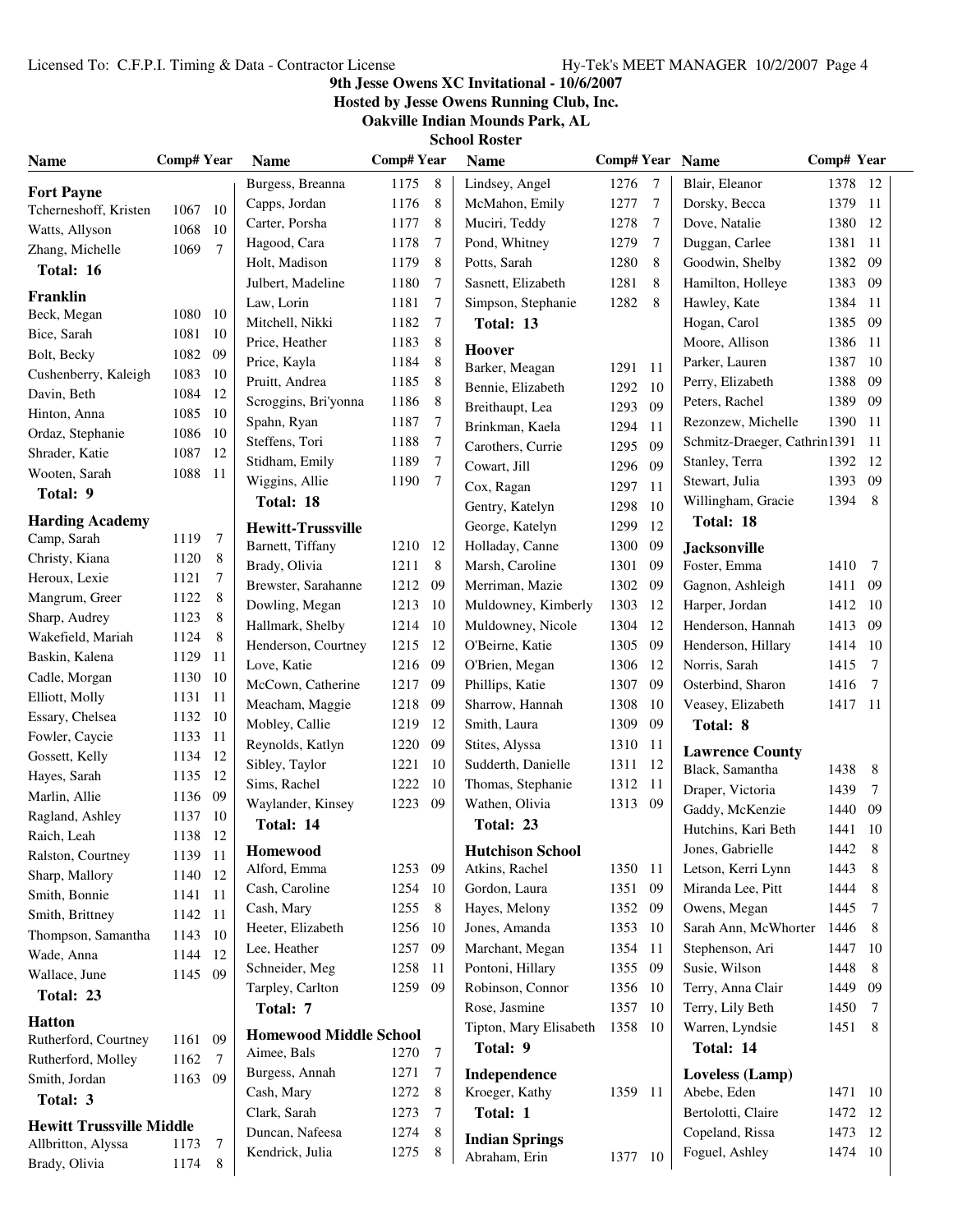# **9th Jesse Owens XC Invitational - 10/6/2007**

**Hosted by Jesse Owens Running Club, Inc.**

**Oakville Indian Mounds Park, AL**

| <b>Name</b>                   | Comp# Year   |                | <b>Name</b>                                      | Comp#Year |                 | <b>Name</b>          | Comp# Year Name |               |                       | Comp# Year |        |
|-------------------------------|--------------|----------------|--------------------------------------------------|-----------|-----------------|----------------------|-----------------|---------------|-----------------------|------------|--------|
| Loveless (Lamp)               |              |                | <b>Mobile Christian</b>                          |           |                 | Lichtenstein, Katey  | 1639            | 8             | Howard, Lauren        | 1769 12    |        |
| Gibby, Sloan                  | 1475 09      |                | Barnes, Katie                                    | 1572 11   |                 | Liscomb, Annistion   | 1640            | 7             | Jaldin, Jennifer      | 1770 12    |        |
| Johnson, Laura                | 1476         | - 11           | Massey, Meagan                                   | 1573 11   |                 | Logan, Douglas       | 1641            | 8             | Jardet, Lori          | 1771       | -11    |
| McCant, Cami                  | 1477         | 10             | Nelson, Alexandra                                | 1574 10   |                 | Luce, Farris Anne    | 1642            | 7             | Joy, Chelsea          | 1772 11    |        |
| Norman, Johnson               | 1478         | 11             | Total: 3                                         |           |                 | Marie, Demedicus     | 1643            | FR            | Karapetyah, Marine    | 1773       | -12    |
| White, Brantley               | 1479         | 10             |                                                  |           |                 | Mcmahon, Shelby      | 1644            | 8             | Kelly, Avery          | 1774       | -10    |
| Willoughby, Russell           | 1480         | 09             | <b>Montgomery Catholic</b><br>Gilbert, Alexandra |           |                 | Murray, Grace        | 1645            | 8             | Knott, Jennifer       | 1775       | -12    |
| Woods, Kara                   | 1481         | -10            |                                                  | 1581 11   |                 | Newton, Annie        | 1646            | FR            | Kryger, Kathleen      | 1776       | - 10   |
| Total: 11                     |              |                | Total: 1                                         |           |                 | Patterson, Anna      | 1647            | 8             | Ladner, Katherine     | 1777       | -11    |
|                               |              |                | <b>Moody</b>                                     |           |                 | Piggott, Polly       | 1648            | <b>FR</b>     | Lawson, Kelly         | 1778       | 12     |
| <b>Madison Central</b>        |              |                | Clem, Courtney                                   | 1589      | -7              | Pope, Dealie         | 1649            | 7             | Lee, Chynna           | 1779       | -11    |
| Aldridge, Audrey              | 1495         | - 10           | Johnson, Anna                                    | 1590      | $7\phantom{.0}$ | Poynor, Florence     | 1650            | 8             | McCreadie, Alana      | 1780       | -11    |
| Brown, Tory                   | 1496<br>1497 | 8              | Johnson, Haley                                   | 1591 09   |                 | Pratt, Elizabeth     | 1651            | FR            | O'Brien, Macy         | 1781 11    |        |
| Byrd, Sarah                   |              | 8              | Snook, Abigail                                   | 1592      | $\overline{7}$  | Proctor, Lane        | 1652            | 7             | O'Gwyn, Caitlin       | 1782       | 09     |
| Champion, Jeri Dean           | 1498         | 8              | Total: 4                                         |           |                 | Sandlin, Barbara     | 1653            | 8             | Prado, Nicole         | 1783       | - 10   |
| Chastain, Rebecca             | 1499         | 10             | <b>Mountain Brook JH</b>                         |           |                 | Screven, Anna        | 1654            | 7             | Ritchie, Katie        | 1784       | - 10   |
| Chastian, Emily               | 1500         | 8              | Mesiler, Seline                                  | 1605      | 8               | Sheffield, Molly     | 1655            | FR            | Shelwood, Moya        | 1785       | -12    |
| Davis, Adriene                | 1501         | 09             | Abbott, Martha                                   | 1606      | 8               | Sisson, Ann          | 1656            | 7             | Shirazi, Sasha        | 1786       | -11    |
| McCulloch, Jamie              | 1502         | -11            | Alison, Anne Fairly                              | 1607      | 8               | Smith, Claire        | 1657            | FR            | Subriats, Katherine   | 1787       | 10     |
| Pettis, Elizabeth             | 1503         | 12             | Benton, Katy                                     | 1608      | 7               | Sparks, Sarah Grace  | 1658            | 8             | York, Sarah Nell      | 1788       | -12    |
| Thorpe, Savannah              | 1504         | 10             | Bernard, Hannah                                  | 1609      | 8               | Spurlock, Mary Kyle  | 1659            | 7             | Total: 33             |            |        |
| Walker, Katelyn               | 1505         | 09             | Brady, Celeste                                   | 1610      | 7               | Stanley, Haley       | 1660            | 8             | <b>Muscle Shoals</b>  |            |        |
| Warren, Emma                  | 1506         | $\overline{7}$ | Bragg, Dabney                                    | 1611      | $\tau$          | Stewart, Taylor      | 1661            | 8             | Arnold, Taylor        | 1810 8     |        |
| Total: 12                     |              |                | Brown, Katherine                                 | 1612      | 8               | Thomas, Hayden       | 1662            | 7             | Barnette, Meagan      | 1811       | 8      |
| <b>Mars Hill Bible School</b> |              |                | Brown, Nina                                      | 1613      | 8               | Tracy, Mary Grace    | 1663            | 7             | Booker, Hannah        | 1812       | 09     |
| Ashley, Amber                 | 1527         | JR             | Burns, Hannah                                    | 1614 FR   |                 | Tyson, Mary Harmon   | 1664            | 8             | Brown, Katie          | 1813       | $\tau$ |
| Bailey, Sarah                 | 1528         | JR             | Carey, Maggie                                    | 1615 FR   |                 | Vanderburg, Annalese | 1665            | 7             | DeLuna, Kayla         | 1814       | 8      |
| Behel, Haley                  | 1529         | JR             | Carter, Ferrell                                  | 1616      | 8               | Watkins, Eugenia     | 1666 FR         |               | Holm, Kara            | 1815       | 7      |
| Darby, Hayley                 | 1530         | JR             | Causey, Kate                                     | 1617      | 7               | Webster, Betsy       | 1667            | 8             | Holm, Katie           | 1816       | 8      |
| Hovater, Alisha               | 1531         | $\overline{7}$ | Cobb, Betsy                                      | 1618 FR   |                 | Wells, Emma          | 1668            | 7             | King, Shaniqwa        | 1817       | 09     |
| Hughes, Amberly               | 1532 JR      |                | Colvin, Sarah                                    | 1619      | $\overline{7}$  | Wetzel, Alden        | 1669            | 8             | McKinney, Megan       | 1818       | 8      |
| Hulsey, Kristen               | 1533         | $\overline{7}$ | Crumbaugh, Morgan                                | 1620 FR   |                 | White, Virginia      | 1670            | 8             | Palmer, Jessica       | 1819       | 8      |
| Larkin, Olivia                | 1534         | JR             | Demedicis, Marie                                 | 1621 FR   |                 | Williams, Caroline   | 1671            | FR            | Perry, Krystan        | 1820       | 8      |
| Miles, Laura                  | 1535         | $\overline{7}$ | Diethelm, Catherine                              | 1622 FR   |                 | Wright, Virginia     | 1672            | 7             | Willingham, Brooke    | 1821       | $\, 8$ |
| Myrick, Sloane                | 1536         | 7              | Dowben, Sydney                                   | 1623      | $\overline{7}$  | Yates, Lily          | 1673 FR         |               |                       |            |        |
| Patterson, Sierra             | 1537 7       |                | Drew, Caroline                                   | 1624 FR   |                 | Total: 69            |                 |               | Total: 12             |            |        |
| Total: 11                     |              |                | Faragason, Tailia                                | 1625 FR   |                 | <b>Murphy</b>        |                 |               | Northridge            |            |        |
| McGill-Toolen                 |              |                | Farrar, Mary Catherine                           | 1626      | 8               | Ahmaad, Jameela      | 1756 10         |               | Barnett, Hannah       | 1839 09    |        |
| Cameron, Elizabeth            | 1550         | -12            | Given, Lelie                                     | 1627      | 8               | Bailey, Alexandria   | 1757 11         |               | Goubet, Elise         | 1840 11    |        |
| Cape, Jenna                   | 1551         | 09             | Grantham, Sallie                                 | 1628      | 8               | Barber, Lauren       | 1758            | -10           | Hussein, Nura         | 1841       | 09     |
| Dolan, Emily                  | 1552         | -10            | Greene, Margaret                                 | 1629      | 7               | Bryars, Alivia       | 1759            | 09            | Leatherwood, Shaquela | 1842 10    |        |
| Dolan, Rachael                | 1553         | 7              | Greenier, Carolyn                                | 1630      | $\overline{7}$  | Bryars, Anna         | 1760            | 10            | Oneal, Adelaide       | 1843 12    |        |
| Gabrielle, Navia              | 1554         | -11            | Harmon, Elena                                    | 1631 FR   |                 | Carter, Kiearstan    | 1761            | -11           | Snider, Emily         | 1844 09    |        |
| Garcia, Iliana                | 1555         | 09             | Hartline, Merrill Grace                          | 1632 FR   |                 | Cherry, Renee        | 1762            | -09           | Story, Jordan         | 1845 10    |        |
| Imwalle, Kate                 | 1556         | -12            | Hayes, Maggie                                    | 1633 FR   |                 | Dailey, Claire       |                 |               | Thomas, Laura         | 1846 10    |        |
| Jorns, Eileen                 | 1557         | -11            | Hiott, Mariah                                    | 1634 FR   |                 | Delude, Christina    | 1763<br>1764    | -10<br>-10    | Total: 8              |            |        |
| Riis, Maryann                 | 1558         | 7              | Holcombe, Linda                                  | 1635 8    |                 |                      |                 |               | <b>Oak Mountain</b>   |            |        |
| Sledge, Haley                 | 1559         | 11             | Hopper, Busy                                     | 1636      | $\overline{7}$  | Dowdy, Shalela       | 1765            | 12            | Allison, Leigh        | 1856 11    |        |
| Thames, Clara                 | 1560         | 12             | Hutchinson, Cile                                 | 1637 FR   |                 | Ervin, Erica         | 1766            | 11            | Anderson, Abbey       | 1857 10    |        |
|                               |              |                | Hutchinson, Virginia                             | 1638      | $\overline{7}$  | Guiterrez, Marissa   | 1767            | 11            | Bowen, Brittany       | 1858 10    |        |
| Total: 11                     |              |                |                                                  |           |                 | Hightower, Haven     | 1768            | <sup>11</sup> |                       |            |        |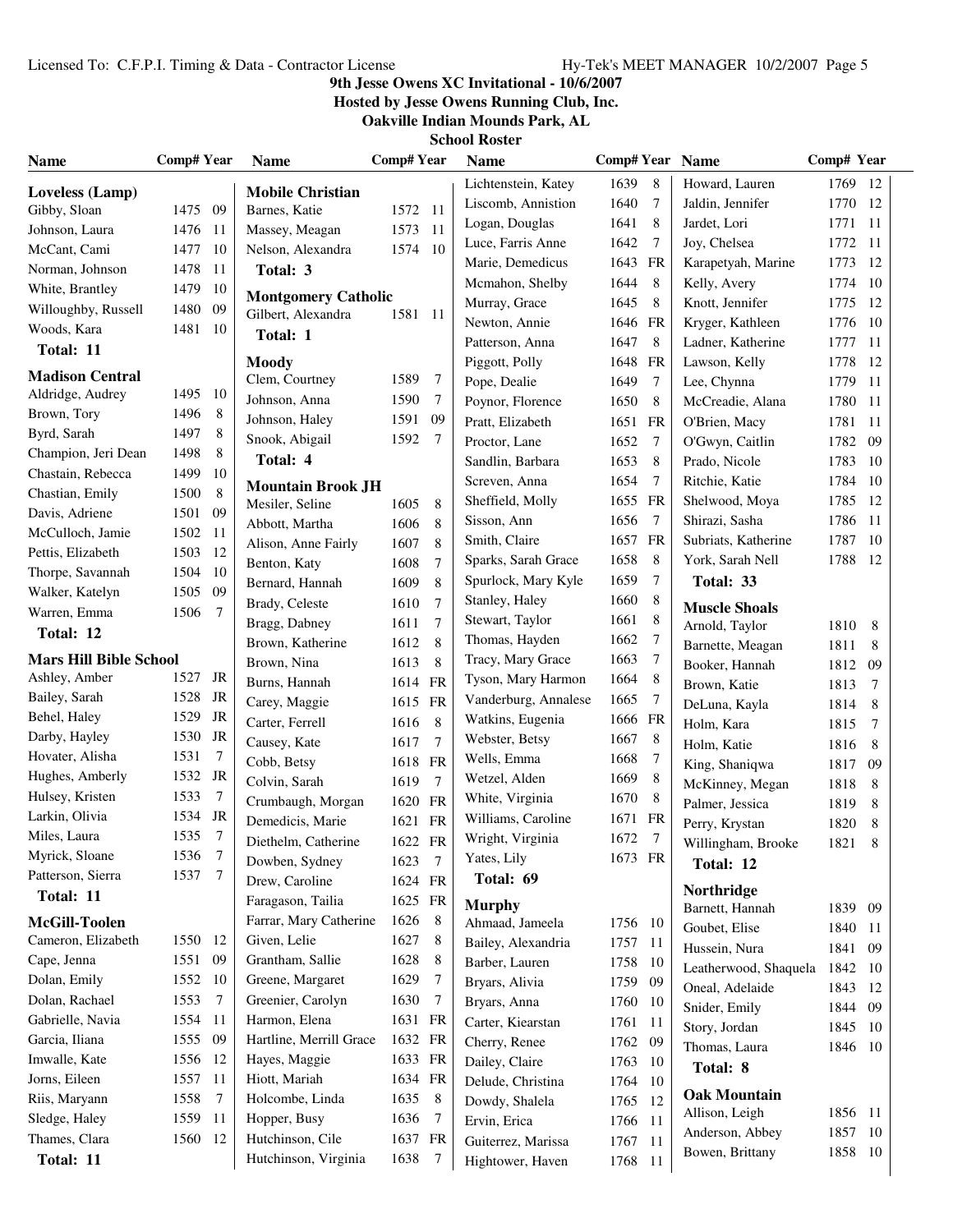# **9th Jesse Owens XC Invitational - 10/6/2007**

**Hosted by Jesse Owens Running Club, Inc.**

**Oakville Indian Mounds Park, AL**

| <b>Name</b>                               | Comp# Year   |                 | <b>Name</b>               | <b>Comp#Year</b> |                | <b>Name</b>                               | Comp# Year Name |                |                                     | Comp# Year |      |
|-------------------------------------------|--------------|-----------------|---------------------------|------------------|----------------|-------------------------------------------|-----------------|----------------|-------------------------------------|------------|------|
| <b>Oak Mountain</b>                       |              |                 | Green, Cori               | 1970             | $\overline{7}$ | Tolliver, Courtney                        | 2057            | 8              | Estopinal, Sarah                    | 2160 12    |      |
| Burns, Natalie                            | 1859 11      |                 | Green, Ryan               | 1971 09          |                | Total: 21                                 |                 |                | Hillman, Katelyn                    | 2161 11    |      |
| Compher, Christina                        | 1860         | - 12            | Grizzard, Caitlin         | 1972 09          |                | Pelham                                    |                 |                | Honeycutt, Noelle                   | 2162       | 8    |
| Faulkner, Katie                           | 1861 12      |                 | Morgan, Randa             | 1973 09          |                | Amador, Yulidia                           | 2072            | 11             | Martinson, Mary Kathryn2163         |            | 8    |
| Gaskill, Christi                          | 1862 11      |                 | Thorton, Amanda           | 1974 8           |                | Banasiewicz, Anna                         | 2073            | 09             | Merijanian, Alexis                  | 2164       | -11  |
| Gibson, Louise                            | 1863 11      |                 | Wood, Torey               | 1975             | - 8            | D'Alessio, Lauren                         | 2074            | 11             | Ritter, Clare                       | 2165       | 7    |
| Graham, Sarah                             | 1864         | 09              | Bunch, Abby               | 1986 11          |                | Gunn, Brianna                             | 2075            | $\overline{7}$ | Rogers, Mindy                       | 2166       | - 11 |
| Mazzei, Jessica                           | 1865         | 09              | Davidson, Kelly           | 1987 10          |                | Harrison, Mary Beth                       | 2076            | 12             | Sandy, Lydia                        | 2167       | -10  |
| Melacon, Anne                             | 1866 09      |                 | Davidson, Michelle        | 1988             | 10             | Havard, Tiffany                           | 2077            | 09             | Tingle, Kristie                     | 2168       | -10  |
| Silas, Meagan                             | 1867 11      |                 | Dayan, Audrey             | 1989             | 7              | Jackson, Erin                             | 2078            | 8              | Toth, Katie                         | 2169       | 8    |
| Underwood, Joy                            | 1868         | -11             | Lamar, Bridges            | 1990             | 8              | Leuch, Hayley                             | 2079            | 12             | Wilson, Kristyn                     | 2170       | 8    |
| Wilkerson, Lyle                           | 1869         | -11             | Lovelace, Kat             | 1991             | 8              | Mayer, Michelle                           | 2080            | 10             | Worth, Anna                         | 2171       | 12   |
| Williamson, Kendall                       | 1870 11      |                 | Mayo, Callie              | 1992             | -7             | O'Brien, Dena                             | 2081            | 10             | Yates, Kelsey                       | 2172 10    |      |
| Wolfe, Emily                              | 1871 12      |                 | Mikell, Virginia          | 1993             | - 11           | Saville, Mareth                           | 2082            | $\tau$         | Total: 15                           |            |      |
| Yeager, Caitlin                           | 1872         | -12             | Myers, Mary               | 1994 10          |                | Smith, Ayla                               | 2083            | 10             | <b>Ravenwood</b>                    |            |      |
| Total: 17                                 |              |                 | Rychlak, Mary             | 1995             | 8              | Wasdin, Christine                         | 2084            | 12             | Arnette, Allie                      | 2208       | - 09 |
|                                           |              |                 | Rychlak, Suzy             | 1996 10          |                | Wasdin, Kelsy                             | 2085            | 10             | Collins, Mary Kate                  | 2209       | -10  |
| Oak Mt. Middle School                     |              |                 | Threlkeld, Annie          | 1997             | -11            | Total: 14                                 |                 |                | Crook, Allison                      | 2210       | - 09 |
| Beauchaine, Caroline                      | 1909         | 8               | Tyler, Mary Madison       | 1998             | 7              |                                           |                 |                | Domico, Victoria                    | 2211       | -11  |
| Brown, Jasmine                            | 1910         | 8               | Young, Meg                | 1999             | $\overline{7}$ | <b>Pickens County</b><br>Smith, Elizabeth | 2102 09         |                | Horky, Rebecca                      | 2212       | -09  |
| Byrd, Kyndal                              | 1911         | 7<br>8          | Total: 28                 |                  |                | Total: 1                                  |                 |                | Ragland, Katie                      | 2213 09    |      |
| Comensky, Heather                         | 1912         | 8               | <b>Paul Bryant</b>        |                  |                |                                           |                 |                | Schenkel, Stephanie                 | 2214 11    |      |
| Dean, Susan                               | 1913         | $\overline{7}$  | Johns, Moriah             | 2025 10          |                | Pontotoc                                  |                 |                | Shirley, Meg                        | 2215 09    |      |
| Gaskill, Courtney<br>Gay, Elly            | 1914<br>1915 | $\overline{7}$  | Jones, Tammy              | 2026 10          |                | Anderson, Hannah                          | 2106            | 7              | Shy, Hannah                         | 2216 09    |      |
| Goff, Ali                                 | 1916         | 8               | Lemley, Amie              | 2027 09          |                | Dixon, Myeka                              | 2107            | 11             | Slayden, Kacy                       | 2217 09    |      |
|                                           |              | 8               | Meintzer, Caroline        | 2028 10          |                | Farris, Hanah                             | 2108            | 7              | Traczweski, Rachael                 | 2218       | - 09 |
| Harrell, Sara                             | 1917<br>1918 | 8               | Shepherd, Keera           | 2029 09          |                | Foshee, Kourtney                          | 2109            | 7              | Walsh, Laureen                      | 2219       | - 11 |
| Hester, Jill<br>Hill, Allison             | 1919         | $\tau$          | Total: 5                  |                  |                | Gentry, Katie                             | 2110            | 09             | Total: 12                           |            |      |
|                                           | 1920         | 8               |                           |                  |                | Harrell, Hannah                           | 2111            | 11             |                                     |            |      |
| Humphrey, Claire                          | 1921         | 8               | Pearl<br>Arender, Caitlyn | 2037 8           |                | Holcomb, Catherine                        | 2112            | 09             | <b>Ripley</b><br>Patterson, Jessica | 2230       | -7   |
| Langner, Molly Brown<br>McGahan, Kathleen | 1922         | 8               | Bradley, Kerri            | 2038             | - 10           | Holcomb, Kayla                            | 2113            | 12             | Rowland, Page                       | 2231       | 7    |
| Payne, Antionette                         | 1923         | 7               | Brown, Haley              | 2039             | 10             | Holland, Hannah                           | 2114            | 8              | Rowland, Tuesdae                    | 2232       | 12   |
| Reeve, Leah                               | 1924         | 8               | Craven, Emily             | 2040 09          |                | Morrow, Molly                             | 2115            | 10             | Talley, Geordi                      | 2233 10    |      |
| Roberson, Emma                            | 1925         | $7\phantom{.0}$ | Easterling, Aireal        | 2041 09          |                | Naugher, Carly                            | 2116            | 8              | Wallace, Christy                    | 2234 10    |      |
| Rodriguez, Christina                      | 1926 FR      |                 | Galnares, Patricia        | 2042 8           |                | Prather, Johana                           | 2117            | 7              | Williams, Danette                   | 2235       | -8   |
| Sutton, Tori                              | 1927         | 7               | Green, Whitney            | 2043 8           |                | Ray, Whitney                              | 2118            | 10             | Total: 6                            |            |      |
| Swift, Kayce                              | 1928         | 8               | Hewitt, Desiree           | 2044 8           |                | Smith, Lindsey                            | 2119            | 8              |                                     |            |      |
| Tam, Christina                            | 1929         | 8               | Hollingsworth, Breana     | 2045 11          |                | Whitlock, Hannah                          | 2120            | 7              | <b>Riverdale</b>                    |            |      |
| Warbington, Jesse                         | 1930         | 7               | Hunt, Kaleigh             | 2046 09          |                | Williams, Emily                           | 2121            | 8              | Crumbaugh, Kelsey                   | 2244 09    |      |
| Total: 22                                 |              |                 | Kersh, Kaelin             | 2047             | $\overline{7}$ | Witt, Lydia                               | 2122            | 7              | DeHoff, Ryan                        | 2245 09    |      |
|                                           |              |                 | Kibby, Kaleigh            | 2048             | 8              | Total: 17                                 |                 |                | Fitch, Hannah                       | 2246 09    |      |
| Oxford                                    |              |                 | Lambert, Amber            | 2049 09          |                | <b>Priceville</b>                         |                 |                | Gnaimvongsa, Christy                | 2247 09    |      |
| Bell, Megan                               | 1962 09      |                 | Langston, Amanda          | 2050 09          |                | Amanda, Breeding                          | 2151            | 10             | Gupton, Katie                       | 2248       | 12   |
| Burke, Sarah                              | 1963         | -12             | Nolan, Courtney           | 2051             | 8              | Gibbons, Gabriell                         | 2152            | 7              | Hawkins, Logan                      | 2249       | 12   |
| Carter, Katie                             | 1964 09      |                 | Peters, Morgan            | 2052 09          |                | Grantland, Breanna                        | 2153            | 10             | Hoke, Stephanie                     | 2250       | 09   |
| Chamblee, Zoey                            | 1965         | 8               | Puzzutto, Giuliana        | 2053             | 8              | Marks, Brittany                           | 2154            | 7              | Jones, Calli                        | 2251       | -12  |
| Diggs, Lydia                              | 1966         | 12              | Rash, Brittany            | 2054             | 8              | Total: 4                                  |                 |                | Klumpe, Heidi                       | 2252       | -11  |
| Frazier, Jessica                          | 1967         | -11             | Roberts, Sarah            | 2055             | 8              | Randolph                                  |                 |                | Patton, Autumn                      | 2253 09    |      |
| Freeman, Casey                            | 1968 12      |                 | Shedd, Natalie            | 2056             | 09             | Buell, Maggie                             | 2158            | 8              | Pepe, Talia                         | 2254 09    |      |
| Freeman, Hayley                           | 1969         | 8               |                           |                  |                | Conners, Amelia                           | 2159            | 8              | Smith, Anna                         | 2255 12    |      |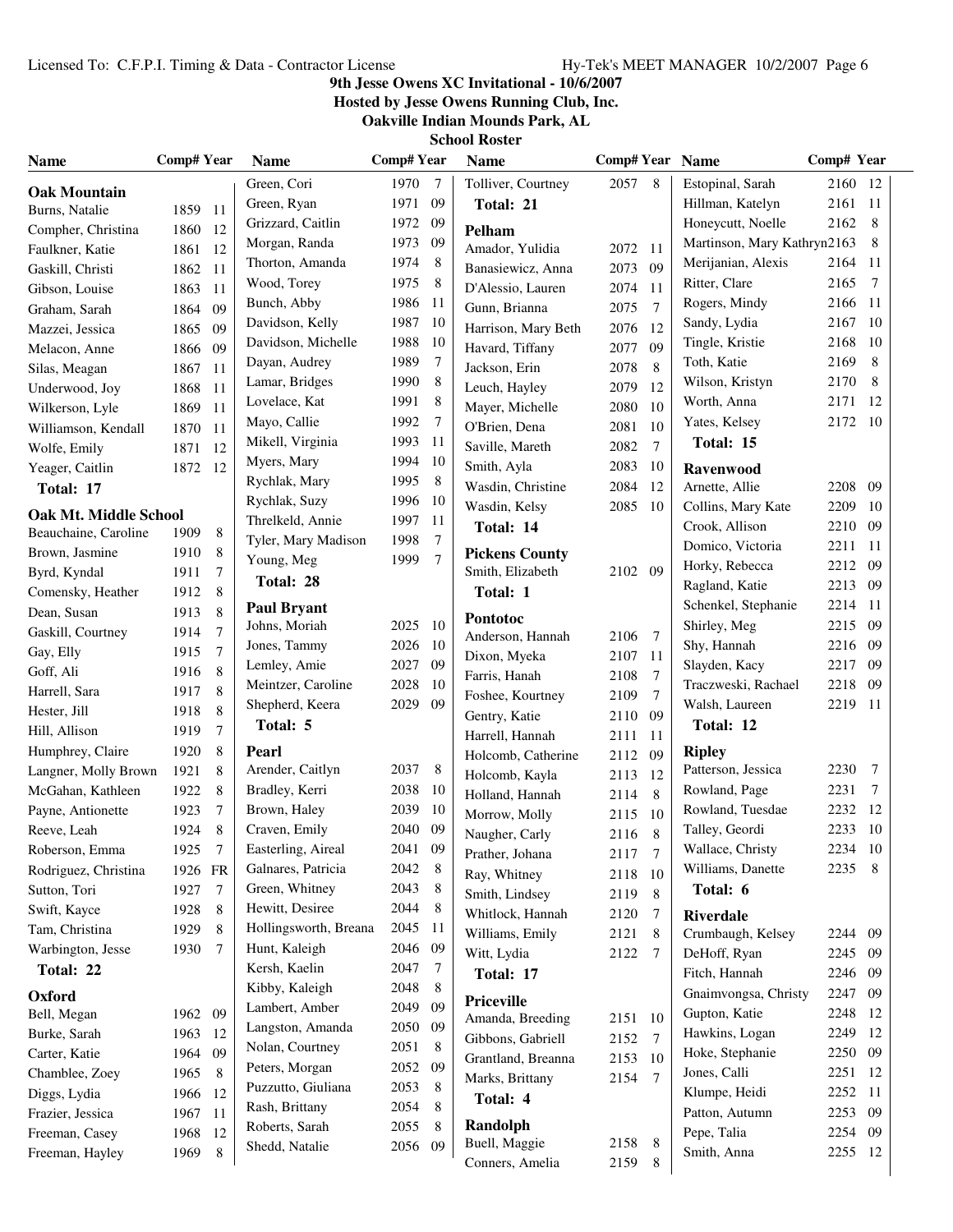# **9th Jesse Owens XC Invitational - 10/6/2007**

**Hosted by Jesse Owens Running Club, Inc.**

**Oakville Indian Mounds Park, AL School Roster**

|  |  | School Koster |  |  |  |
|--|--|---------------|--|--|--|
|  |  |               |  |  |  |

| <b>Name</b>        | <b>Comp# Year</b> |                 | <b>Name</b>                      | <b>Comp#Year</b> |                | <b>Name</b>                         |         |                | Comp# Year Name                   | Comp# Year |                 |
|--------------------|-------------------|-----------------|----------------------------------|------------------|----------------|-------------------------------------|---------|----------------|-----------------------------------|------------|-----------------|
| <b>Riverdale</b>   |                   |                 | Crawford, Amanda                 | 2341 09          |                | <b>South Walton</b>                 |         |                | <b>Sparkman</b>                   |            |                 |
| Webster, Kelsey    | 2256 09           |                 | Haynes, Markie                   | 2342 09          |                | Brown, Kendall                      | 2412 12 |                | Brainerd, Anna                    | 2517 8     |                 |
| Total: 13          |                   |                 | Kipp, Reagan                     | 2343             | 7              | Campbell, Julia                     | 2413    | 09             | Hose, Lauren                      | 2518 09    |                 |
|                    |                   |                 | Moore, Jazzy                     | 2344             | 8              | Ertl, Jennifer                      | 2414    | 11             | Huston, Katie                     | 2519       | - 10            |
| <b>Rogers</b>      |                   |                 | Stiefel, Whitney                 | 2345 10          |                | Keeter, Jordan                      | 2415    | 12             | Poole, Adrianna                   | 2520       | -11             |
| Beavers, Olivia    | 2269              | 09              | Wasylow, Sarah                   | 2346             | -11            | Leach, Malorie                      | 2416    | 10             | Stemple, Elise                    | 2521       | -10             |
| Cabler, Alyssa     | 2270              | 8               | Wilbanks, Devan                  | 2347 10          |                | Register, Katherine                 | 2417    | 11             | Thornton, Jessica                 | 2522       | -11             |
| Calvery, Rena      | 2271              | 09              | Wynn, Cara                       | 2348             | - 11           | Smith, Whitney                      | 2418    | 12             | Woods, Jessica                    | 2523 11    |                 |
| Combee, Casandra   | 2272              | 8               | Wynn, Robin                      | 2349 09          |                | Taylor, Jessica                     | 2419    | 09             | Total: 7                          |            |                 |
| Dison, Haley       | 2273              | $\overline{7}$  | Total: 11                        |                  |                | Terry, Brook                        | 2420    | 12             | <b>Speake</b>                     |            |                 |
| Elliot, Tara       | 2274              | 09              | <b>Shades Mountain Christian</b> |                  |                | Williamson, Julie                   | 2421    | 10             | Blaxton, Lexi                     | 2531       | $\overline{7}$  |
| Gibson, Alyssa     | 2275              | 7               | Anderson, Kara                   | 2350 12          |                | Wright, Allie                       | 2422    | -10            | Rittenberry, Kadie                | 2532       | $7\phantom{.0}$ |
| Hamner, Maggie     | 2276              | 8               | Benscoter, Laura                 | 2351 11          |                | Total: 11                           |         |                | Rittenberry, Kalin                | 2533 09    |                 |
| Hamner, Meredith   | 2277              | 8               | Courter, Callier                 | 2352 11          |                | <b>Spain Park</b>                   |         |                | Waldrep, Katie                    | 2534       | -8              |
| Hurst, Courtney    | 2278              | 8               | Dickerson, Jasmine               | 2353 11          |                | Anderson, Mackenzie                 | 2435    | -11            | Total: 4                          |            |                 |
| Hyde, Alex         | 2279              | $\overline{7}$  | Johnson, Rachel                  | 2354 11          |                | Artman, Avery                       | 2436    | 11             |                                   |            |                 |
| Malone, Meagan     | 2280              | 09              | Pak, Mari                        | 2355 11          |                | Boyd, Maggie                        | 2437    | $\tau$         | <b>Spring Hill</b>                |            |                 |
| Matthews, Taylor   | 2281              | 09              | Total: 6                         |                  |                | Brennan, Anna                       | 2438    | 8              | Cartwright, Dakota                | 2543 11    |                 |
| Putman, Danica     | 2282              | 8               |                                  |                  |                | Brennan, Christina                  | 2439    | 7              | Groves, Helleri                   | 2544 12    |                 |
| Ruple, Ragan       | 2283              | 7               | <b>Simmons Middle School</b>     |                  |                | Carver, Gillian                     | 2440    | 7              | Jacoby, Caitlon                   | 2545 10    |                 |
| Scott, Jamie       | 2284              | 10              | Alfano, Rosalie                  | 2363             | $\tau$         | Chappell, Katherine                 | 2441    | 09             | Total: 3                          |            |                 |
| Stewart, Katie     | 2285              | 8               | Bradner, Katie                   | 2364             | $\tau$         | Charlie, Simone                     | 2442    | $\tau$         | <b>St. Andrew's</b>               |            |                 |
| Stout, Amanda      | 2286              | 11              | Butler, Iman                     | 2365             | 8              | Chesser, Kaci                       | 2443    | $\tau$         | Buechler, Killian                 | 2553       | 8               |
| Thompson, Savannah | 2287              | $7\phantom{.0}$ | Culverson, Emily                 | 2366             | 8              | Connely, Grace                      | 2444    | $\overline{7}$ | Byers, Larken                     | 2554 09    |                 |
| Tingle, Alyssa     | 2288              | 11              | Cummings, Alyssa                 | 2367             | 8              | Davis, Deondra                      | 2445    | $\overline{7}$ | Conway-Lewis, Claudette2555       |            | - 11            |
| Tucker, Whitney    | 2289              | $\overline{7}$  | Ding, Karyn                      | 2368             | $\overline{7}$ | Goldschmidt, Jenny                  | 2446    | 7              | Gaillet, Elisabeth                | 2556       | 7               |
| Total: 21          |                   |                 | Eyer, Corrie                     | 2369             | 8              | Gore, Ashley                        | 2447    | 8              | Green, Susannah                   | 2557 09    |                 |
| <b>Scottsboro</b>  |                   |                 | Foo, Joyce                       | 2370             | 8              | Hamilton, Caleigh                   | 2448    | 8              | Halford, Hannah                   | 2558       | - 10            |
| Altonji, Haley     | 2302              | $7\phantom{.0}$ | Gentle, Anna                     | 2371             | 7              | Hudson, Hannah                      | 2449    | $\overline{7}$ | Hines, Claire                     | 2559       | -10             |
| Armes, Harli       | 2303              | $\tau$          | Goodwin, Katie                   | 2372             | $\overline{7}$ | Kane, Maggie                        | 2450    | 12             | Johnson, Rebecca                  | 2560       | - 09            |
| Bogue, Haley       | 2304              | 09              | Laglia, Regina                   | 2373             | 7              | Leon, Jessie                        | 2451    | 8              | Kitchings, Mary Kat               | 2561       | -11             |
| Chitwood, Caitlin  | 2305              | -11             | Lenamond, Olivia                 | 2374             | 8              |                                     |         | 12             | Liston, Emma                      | 2562       | 8               |
| Chitwood, Cassidy  | 2306              | $\overline{7}$  | Limon, Elizabeth                 | 2375             | $\overline{7}$ | Little, Lauren<br>Marcum, Anna Kate | 2452    | 09             | Martin, Clara                     | 2563       | -11             |
| Curtis, Shawna     | 2307              | 10              | Macknight, Kaylee                | 2376             | 8              |                                     | 2453    | 8              | Salaun, Cristina                  | 2564 10    |                 |
| Delay, Jamie       | 2308              | $\overline{7}$  | McGrann, Codi                    | 2377             |                | Maxwell, Maggie                     | 2454    |                | Serio, Grace                      | 2565 11    |                 |
| Didier, Mindy      | 2309 10           |                 | McNabb, Myra                     | 2378             | $\overline{7}$ | McComb, Amy                         | 2455 11 |                | Zehr, Jessica                     | 2566 09    |                 |
| Hancock, Haley     | 2310 11           |                 | Megerdigian, Alexandra 2379      |                  | 7              | Mcgrath, Mary Kendrick 2456         |         | - 10           | Total: 14                         |            |                 |
| Hill, Lauren       | 2311 12           |                 | Mosley, Sarah                    | 2380             | 8              | Murphy, Sydney                      | 2457    | 12             | <b>St. Benedict at Auburndale</b> |            |                 |
| Long, Lauren       | 2312 10           |                 | Oliver, Katie                    | 2381             | 7              | Niday, Ryann                        | 2458    | -09            | Altizer, Elizabeth                | 2567 12    |                 |
| Pierce, Allyson    | 2313 11           |                 | Posey, Noel                      | 2382             | 8              | Norden, Beckah                      | 2459    | 10             | Darling, Victoria                 | 2568 09    |                 |
| Pierce, Emelie     | 2314              | 8               | Rath, Makenzie                   | 2383             | 8              | Pickering, Jenna                    | 2460    | 8              | Hyatt, Lydia                      | 2569 11    |                 |
| Quinlivan, Claire  | 2315              | 8               | Ritchie, Kami                    | 2384             | 8              | Thagard, Katheryn                   | 2461    | 11             | LaForce, Emily                    | 2570       | -12             |
| Roland, Savannah   | 2316              | 7               | Schock, Katie                    | 2385             | $\tau$         | Tucker, Chelsea                     | 2462    | 11             | Ong, Theresa                      | 2571       | 10              |
| Thompson, Emily    | 2317 12           |                 | Stocks, Sarah Beth               | 2386             | $\tau$         | Whitley, Mary Elizabeth 2463        |         | 09             | Stoddard, Kaitlyn                 | 2572       | - 10            |
| Thompson, Hannah   | 2318 11           |                 | Swan, Kristen                    | 2387             | $\overline{7}$ | Total: 29                           |         |                | Williams, Colette                 | 2573 11    |                 |
| Thompson, Maggie   | 2319              | -8              | Turner, Whitney                  | 2388             | 7              | <b>Spanish Fort</b>                 |         |                |                                   |            |                 |
| Total: 18          |                   |                 | White, Jamaia                    | 2389             | 8              | Beebe, Caroline                     | 2507    | 8              | Total: 7                          |            |                 |
|                    |                   |                 | White, Kitty                     | 2390             | 8              | Jarman, Anna                        | 2508    | 11             | <b>St. Bernard</b>                |            |                 |
| <b>Section</b>     |                   |                 | Wisdom, Elizabeth                | 2391             | 7              | Smith, Jackie                       | 2509    | 8              | DiPrima, Rosa                     | 2581 10    |                 |
| Adams, Taylor      | 2339              | 8               | Total: 29                        |                  |                | Total: 3                            |         |                | Eder, Amie                        | 2582 11    |                 |
| Christian, Beth    | 2340              | 7               |                                  |                  |                |                                     |         |                | Gray, Mary Katherine              | 2583 09    |                 |